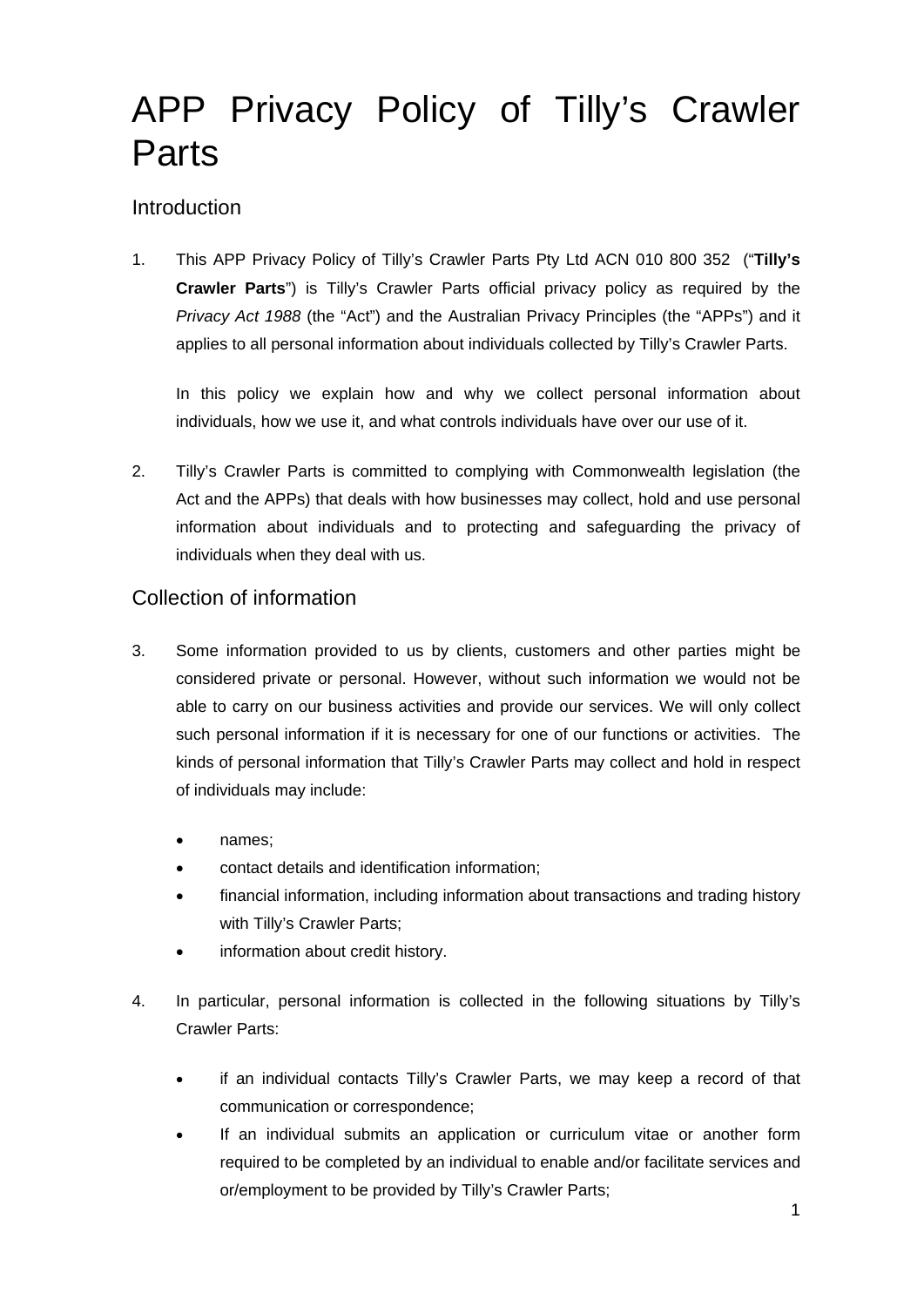- when applying for and/or establishing and/or accessing an account with us or ordering products or services from us;
- when conducting certain types of transactions such as cheque or credit card purchases or refunds;
- when an individual submits their contact details to be included on our mailing lists;
- when an order is placed with us to purchase goods we may require individuals to provide us with contact information including name, address, telephone number or email address and financial information (such as credit card details) for the purposes of processing and fulfilling such an order;
- when CCTV footage is recorded.
- 5. At or before the time the personal information about an individual is collected by us, we will take reasonable steps to ensure that the individual is made aware of who we are, the fact that the individual is able to gain access to the information held about the individual, the purpose of the collection, the type(s) of organisations to which we may usually disclose the information collected about the individual, any laws requiring the collection of the information and the main consequences if all or part of the information is not collected.
- 6. We usually collect personal information about individuals directly from the individual. However, sometimes we may need to collect personal information about individuals from third parties for the purposes described below in this policy. The circumstances in which we may need to do this include, for example, where we need information from a third party to assist us to process an application or an order (such as to verify information an individual has provided or to assess the individual's circumstances) or to assist us to locate or communicate with the individual.

## Use of information collected and disclosure of personal information to others

7. We may use or disclose personal information held about an individual as permitted by law and for the business purposes for which it is collected (e.g. provision of our services, including administration of our services, notifications about changes to our services, record-keeping following termination of our services and technical maintenance) - that is, to carry on our business activities and provide services to our customers. We may also use such information about individuals for a purpose related to the primary purpose of collection and where the individual would reasonably expect that we would use the information in such a way. This information is only disclosed to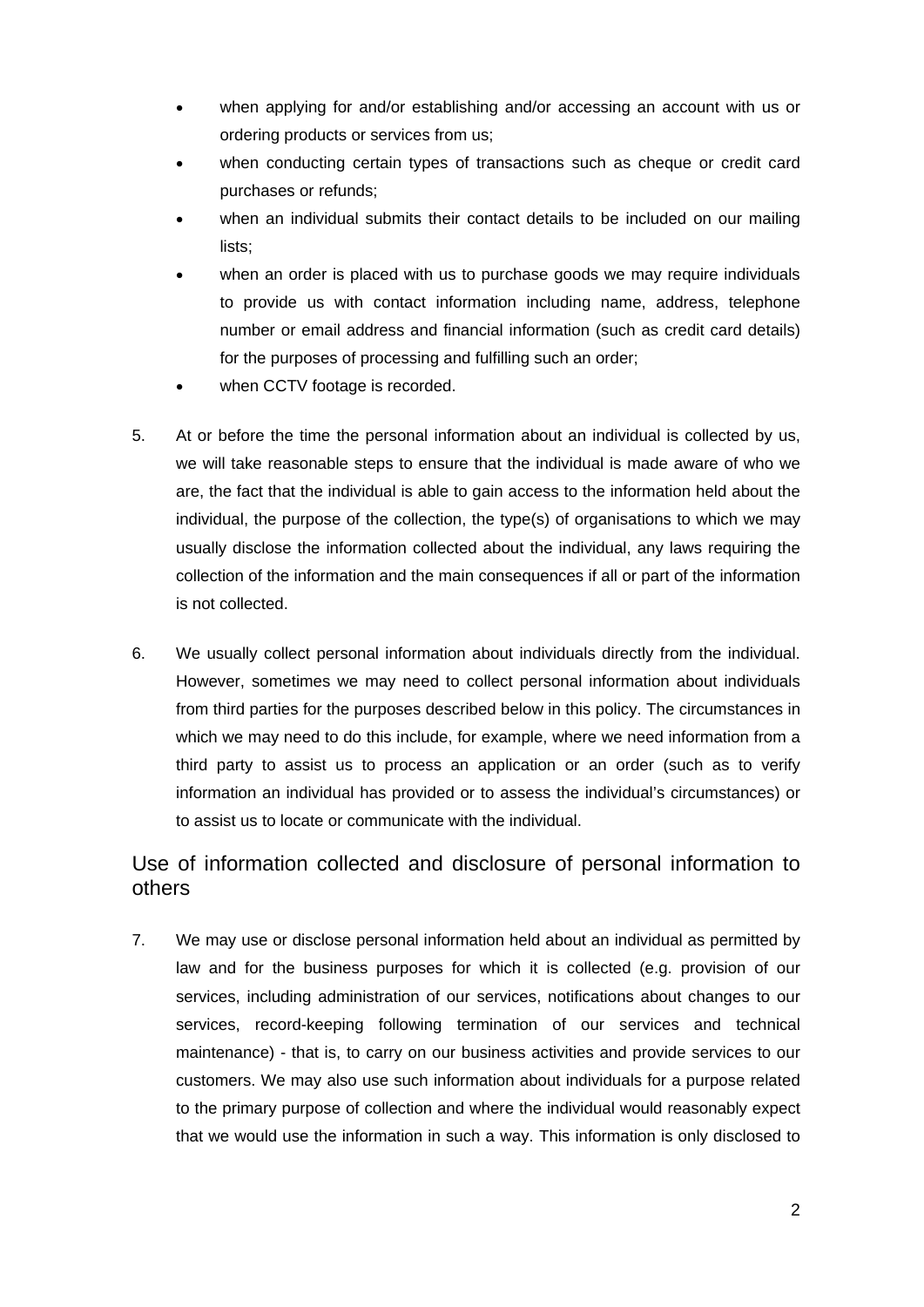persons outside our business in the circumstances set out in this policy or as otherwise notified at the time of collection of the information.

- 8. Tilly's Crawler Parts' business purposes for which personal information is collected, used and disclosed may include:
	- processing an application or product order or service request (including verifying a person's identity for these purposes);
	- managing our products and services or other relationships and arrangements, including processing receipts, payments and invoices;
	- assessing and monitoring credit worthiness;
	- detecting and preventing fraud and other risks to us and our customers;
	- responding to inquiries about applications, accounts or other products, services or arrangements;
	- understanding our customers' needs and developing and offering products and services to meet those needs;
	- researching and developing our products and services and maintaining and developing our systems and infrastructure (including undertaking testing);
	- ensuring workplace health and safety and productivity of employees at Tilly's Crawler Parts' workplace premises;
	- dealing with complaints;
	- meeting legal and regulatory requirements. Various Australian laws may expressly require us to collect/and or disclose personal information about individuals, or we may need to do so in order to be able to comply with other obligations under those laws;
	- enforcing our rights, including undertaking debt collection activities and legal proceedings.
- 9. In addition we are permitted to use or disclose personal information held about individuals:
	- where the individual has consented to the use or disclosure;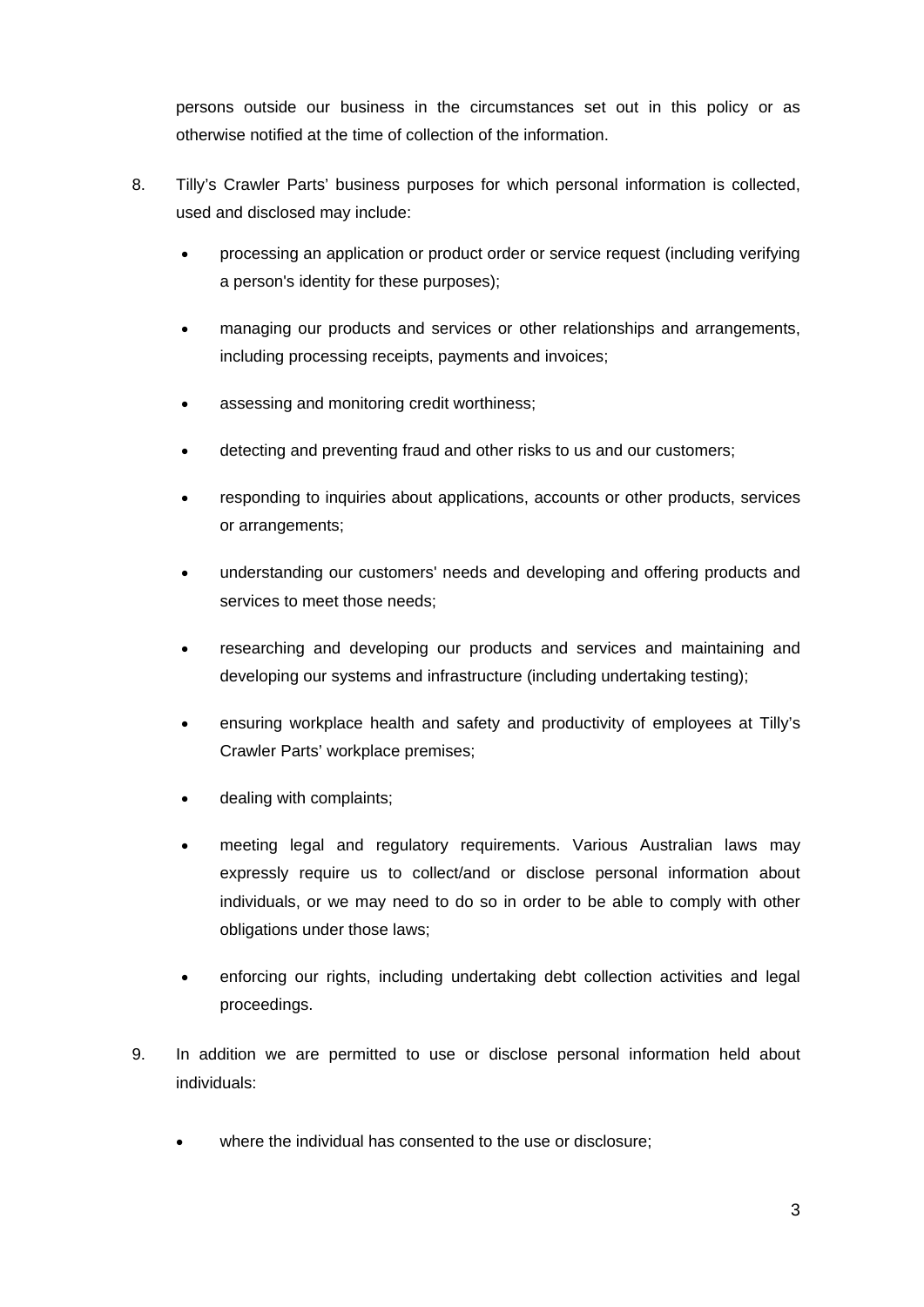- where we reasonably believe that the use or disclosure is necessary to lessen or prevent a serious, immediate threat to someone's health or safety or the public's health or safety;
- where we reasonably suspect that unlawful activity has been, is being or may be engaged in and the use or disclosure is a necessary part of our investigation or in reporting the matter to the relevant authorities;
- where such use or disclosure is required under or authorised by law (for example, to comply with a subpoena, a warrant or other order of a court or legal process);
- where we reasonably believe that the use or disclosure is necessary for prevention, investigation, prosecution and punishment of crimes or wrongdoings or the preparation for and conduct of proceedings before any court or tribunal or the implementation of the orders of a court or tribunal by or on behalf of an enforcement body.
- where a customer (being the individual or related to the individual) has requested a service to be provided by us and we are required to disclose the information to a third party in order to facilitate the provision of the service. In most, if not all cases, any such disclosure will be with the consent of the individual.
- 10. Third parties to whom we may disclose personal information about individuals in accordance with Tilly's Crawler Parts' business purposes set out above may include:
	- Tilly's Crawler Parts' legal advisors;
	- Tilly's Crawler Parts' IT service providers;
	- regulatory bodies in Australia;
	- Tilly's Crawler Parts' financial advisors;
	- participants in financial and payment systems, such as banks, other credit providers, and credit card associations;
	- guarantors and security providers associated with individuals;
	- debt collectors;
	- cloud information storage providers;
	- other credit providers and trade suppliers.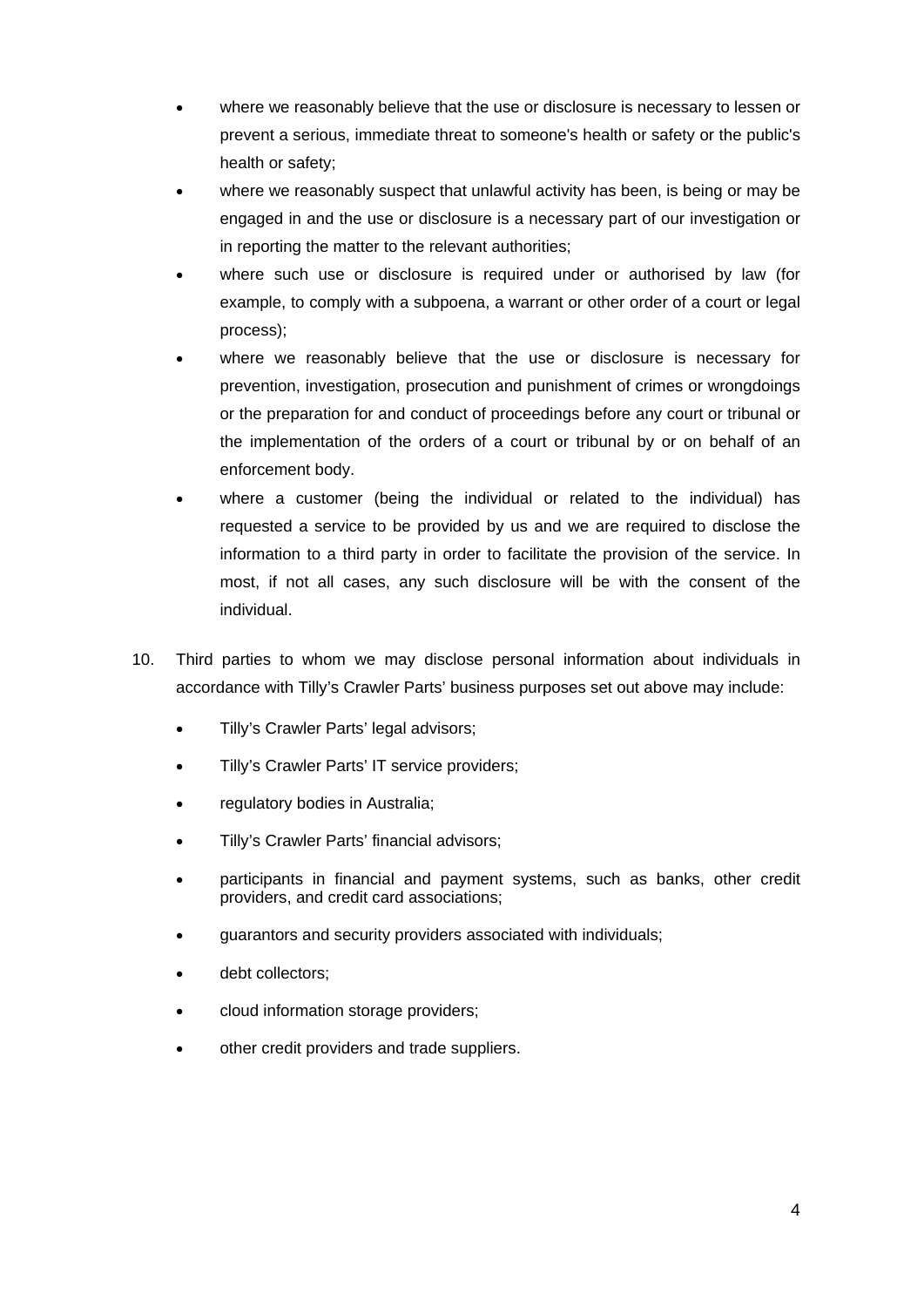## Anonymity and Pseudonymity

11. Individuals have the option of dealing with Tilly's Crawler Parts anonymously. However, this only applies where is not impracticable for Tilly's Crawler Parts to deal with individuals acting anonymously or under a pseudonym. For example, individuals making general enquiries of Tilly's Crawler Parts may do so anonymously or under a pseudonym. However, if the dealing with Tilly's Crawler Parts is for Tilly's Crawler Parts to supply goods and services and/or to enter into contractual relations then it is impractical for individuals to deal with Tilly's Crawler Parts on an anonymous basis or under a pseudonym.

## Direct Marketing

12. As part of Tilly's Crawler Parts' functions and business activities and to promote the services we can provide to our customers, Tilly's Crawler Parts may use personal information that individuals have provided to Tilly's Crawler Parts for the purposes of direct marketing. Direct marketing includes, but is not limited to, sending information to our customers and other parties (including individuals) and/or contacting our customers (including individuals) in relation to promotions relating to Tilly's Crawler Parts. Recipients of direct marketing are always able to opt out of receiving direct marketing communications by sending an email to Tilly's Crawler Parts' Privacy Officer at: **privacy@tillys.com.au**. **[CLIENT TO CONFIRM EMAIL ADDRESS]** In any direct marketing communication we remind recipients of their right to opt out of receiving direct marketing communications.

#### Links

13. Our web site may contain links to other web sites and those third party web sites may collect personal information about individuals. We are not responsible for the privacy practices of other businesses or the content of web sites that are linked to our web site. Tilly's Crawler Parts encourages users to be aware when they leave the site and to read the privacy statements of each and every web site that collects personally identifiable information.

#### Security and storage

14. Tilly's Crawler Parts places a great importance on the security of all information associated with our customers and clients and others who deal with us. We have security measures in place to protect against the loss, misuse and alteration of personal information under our control. Tilly's Crawler Parts takes all reasonable steps to protect personal information that is Tilly's Crawler Parts' control from misuse,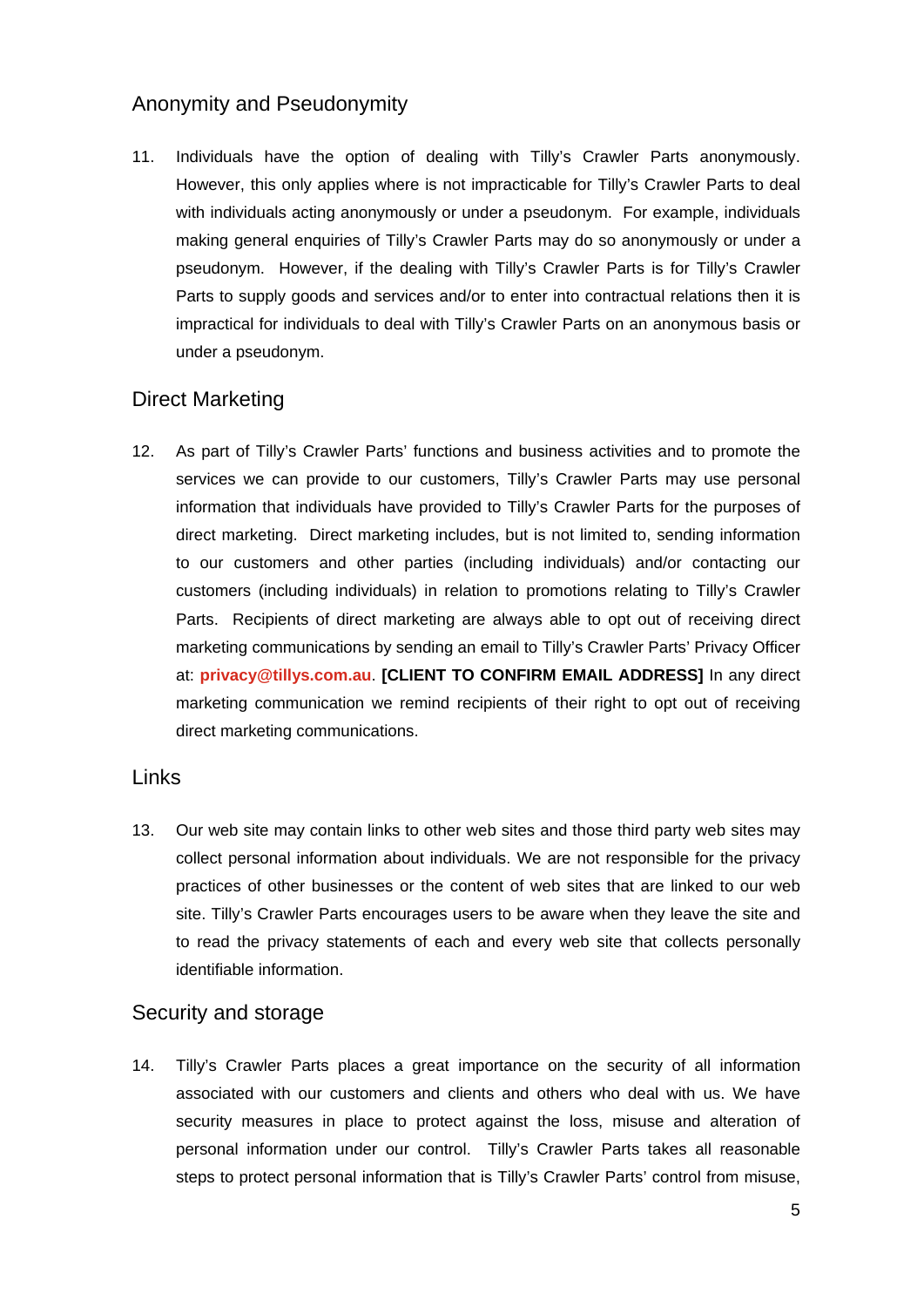interference, loss and/or unauthorised access, modification or disclosure. All personal information held is kept securely and that which is held electronically is held on secure servers in controlled facilities.

- 15. Personal information is de-identified or destroyed securely when no longer required by us.
- 16. Tilly's Crawler Parts retains information provided to us including individuals' contact and financial and transactional information to enable us to verify transactions and customer details and to retain adequate records for legal and accounting purposes. Such information is held securely, including on secure servers in controlled facilities.
- 17. Information stored within our computer systems or by our agents who provide electronic storage facilities can only be accessed by those entrusted with authority and computer network password sanctions.
- 18. No data transmission over the Internet can be guaranteed to be absolutely secure. As a result, while we strive to protect users' personal information, Tilly's Crawler Parts cannot ensure or warrant the security of any information transmitted to it or from its online products or services, and users do so at their own risk. Once Tilly's Crawler Parts receives a transmission, we make every effort to ensure the security of such transmission on our systems.

#### Access to and correction of personal information

- 19. Tilly's Crawler Parts is committed to and takes all reasonable steps in respect of maintaining accurate, timely, relevant, complete and appropriate information about our customers, clients and web-site users.
- 20. Any individual may request access to personal information about them held by Tilly's Crawler Parts. Such a request for access to personal information is to be made to Tilly's Crawler Parts' Privacy Officer:

**Tilly's Crawler Parts' Privacy Officer**  P.O. Box 2544, Toowoomba, QLD, 4350

Telephone: 07 4633 6000 Email: **privacy@tillys.com.au**

21. Please note Tilly's Crawler Parts does require that, as part of any request by an individual for access to personal information, the individual verifies their identity so that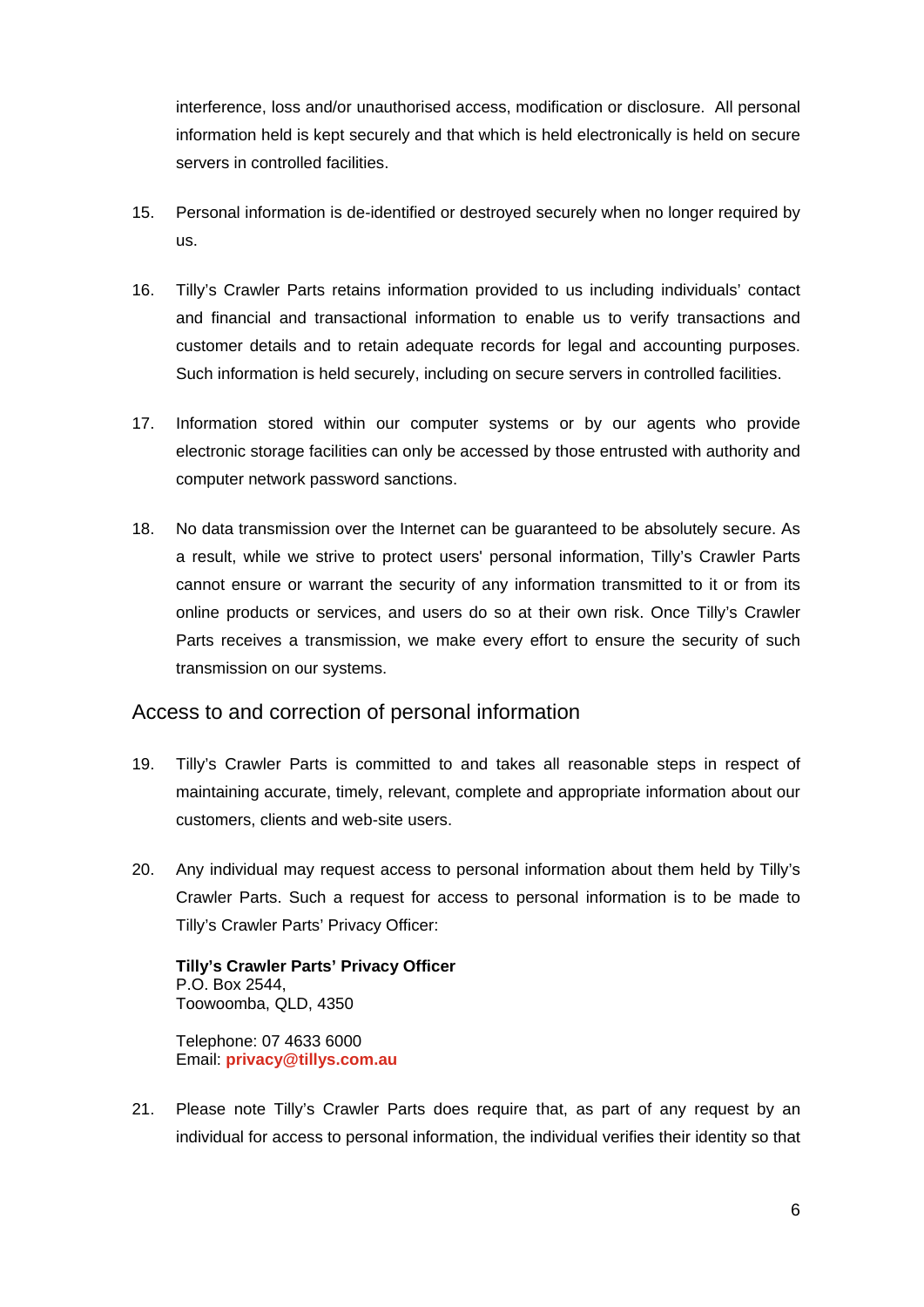Tilly's Crawler Parts may be satisfied that the request for access is being made by the individual concerned.

- 22. Please note that Tilly's Crawler Parts is not required to give an individual access to personal information in circumstances where:
	- Tilly's Crawler Parts reasonably believes that giving access would pose a serious threat to the life, health or safety of any individual, or to public health or public safety; or
	- giving access would have an unreasonable impact on the privacy of other individuals; or
	- the request for access is frivolous or vexatious; or
	- the information relates to existing or anticipated legal proceedings between Tilly's Crawler Parts and the individual, and would not be accessible by the process of discovery in those proceedings; or
	- giving access would reveal the intentions of Tilly's Crawler Parts in relation to negotiations with the individual in such a way as to prejudice those negotiations; or
	- giving access would be unlawful; or
	- denying access is required or authorised by or under an Australian law or a court/ tribunal order; or
	- both of the following apply:
		- (i) Tilly's Crawler Parts has reason to suspect that unlawful activity, or misconduct of a serious nature, that relates to Tilly's Crawler Parts' functions or activities has been, is being or may be engaged in;
		- (ii) giving access would be likely to prejudice the taking of appropriate action in relation to the matter; or
	- giving access would be likely to prejudice one or more enforcement related activities conducted by, or on behalf of, an enforcement body; or
	- giving access would reveal evaluative information generated within Tilly's Crawler Parts in connection with a commercially sensitive decision-making process.
- 23. Inaccurate information will be corrected upon receiving advice to this effect. To ensure confidentiality, details of an individual's personal information will only be passed on to the individual if we are satisfied that the information relates to the individual. From time to time, and having regard to the purpose of the collection and use of personal information about individuals, we may contact individuals to seek confirmation that the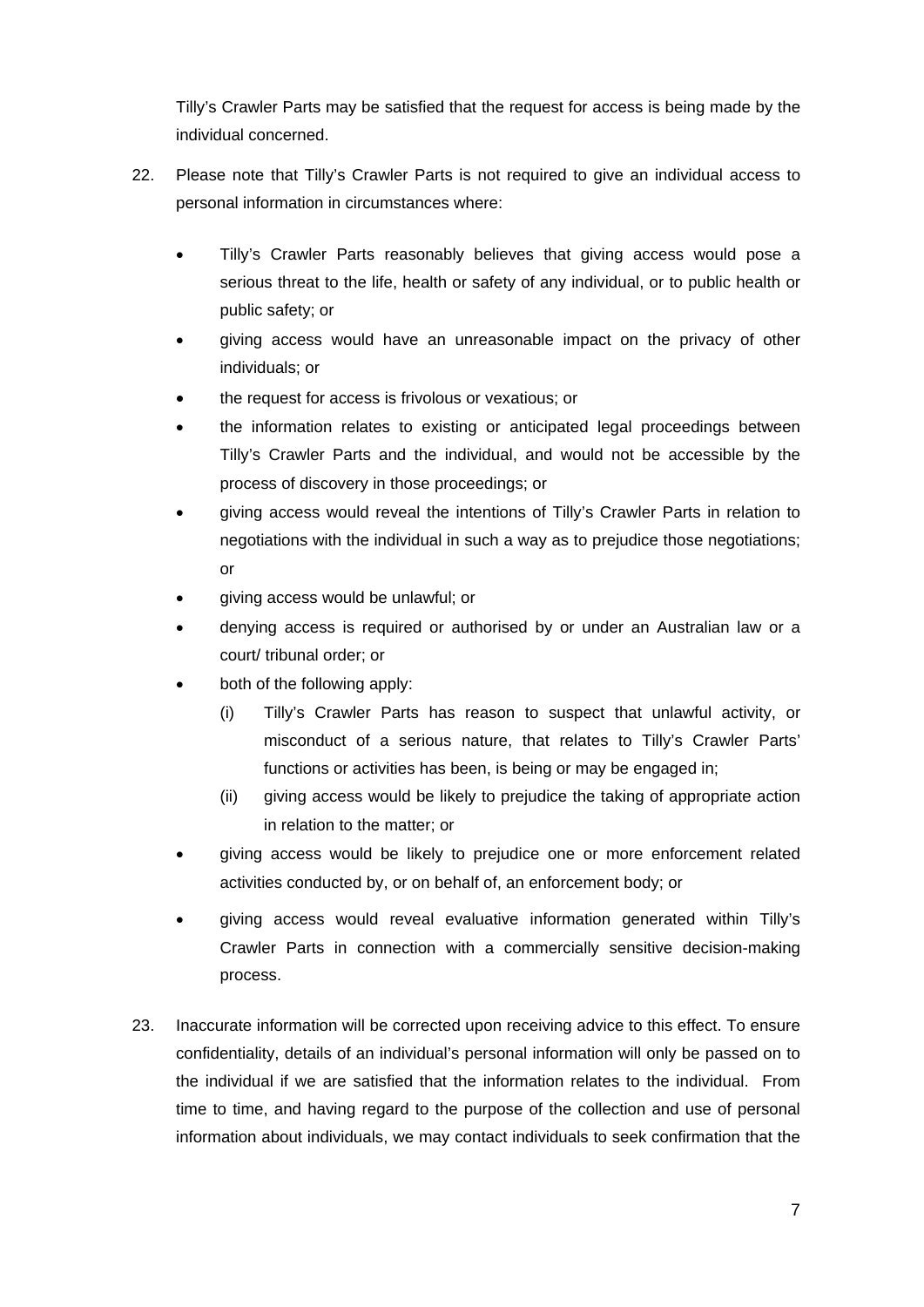personal information provided to us by the individual is accurate, up-to-date and complete.

- 24. If we refuse to provide an individual with access to or correct the personal information held by us about the individual, then we will provide reasons for such refusal. Such reasons will set out the grounds for refusal, the mechanisms available to complain about the refusal and any other matters that are required by the Act.
- 25. Tilly's Crawler Parts will respond to any requests for access or correction within a reasonable time of receipt of the request, but by no later than 30 days of the request being received.

### **Complaints**

- 26. If an individual has a complaint about our APP Privacy Policy or Tilly's Crawler Parts' collection, use or safe disposal or destruction of personal information about the individual, any complaint should be directed in the first instance to Tilly's Crawler Parts' Privacy Officer at the contact details set out at clause 20 of this policy.
- 27. We will investigate any complaint within 30 calendar days and attempt to resolve any breach that might have occurred in relation to the collection, use or destruction of personal information held by us about the complainant in accordance with the Commonwealth Privacy legislation and the APPs. If a complainant is not satisfied with the outcome of this procedure then the complainant may contact the Office of the Australian Information Commissioner ("OAIC") at www.oaic.gov.au.

#### Transfer of information overseas

- 28. Tilly's Crawler Parts may utilises local and overseas cloud services for the purpose of storing information. Your personal information may be disclosed to a Tilly's Crawler Parts cloud service provider for that purpose. While Tilly's Crawler Parts' cloud service providers are located in Australia, the country location of our cloud service providers may periodically change.
- 29. In all other instances, personal information will only be disclosed by Tilly's Crawler Parts to overseas recipients in accordance with Australian Privacy Principle 8, such as if the disclosure is required by Australian law.

#### Cookies

30. Tilly's Crawler Parts collects information from the site using "IP files".